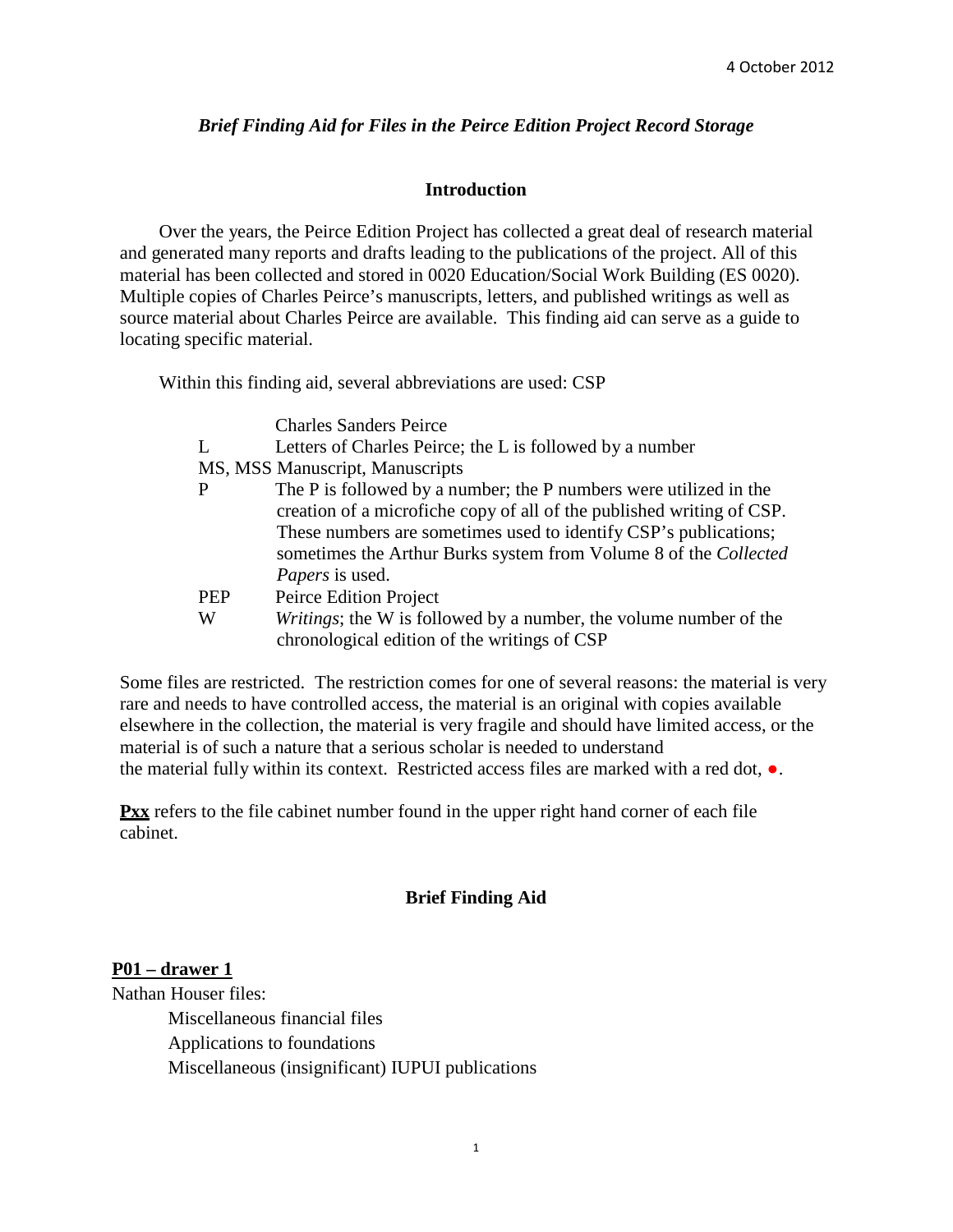**P01 – drawer 2**  Miscellaneous PEP administrative files

**P01 – drawer 3** Empty

**P02 – drawer 1**  PEP NEH Historical Grant Binders

**P02 – drawer 2** PEP NEH Historical Grant Binders

**P02 – drawer 3**  Empty

### **P03 – drawer 1**

Copies of *Campuscapes*, the back page of which is about the IAT Files concerning PEP computer work in the 1980s Backup computer files (floppy disks and computer disk cartridges)

**P04 – drawer 2**  PEP administrative and promotional materials

**P03 – drawer 3** Box of files, mostly typescript manuscript, of Joseph Brent's biography of CSP

**P04 – drawer 1** PEP financial records July 1976 through June 1990

**P04 – drawer 2** Empty

**P04 – drawer 3** Empty **P05 – drawer 1**  *Century Dictionary* manuscript photocopies and relevant materials

### **P05 – drawer 2**

Correspondence to and from CSP found in other collections or donated to the PEP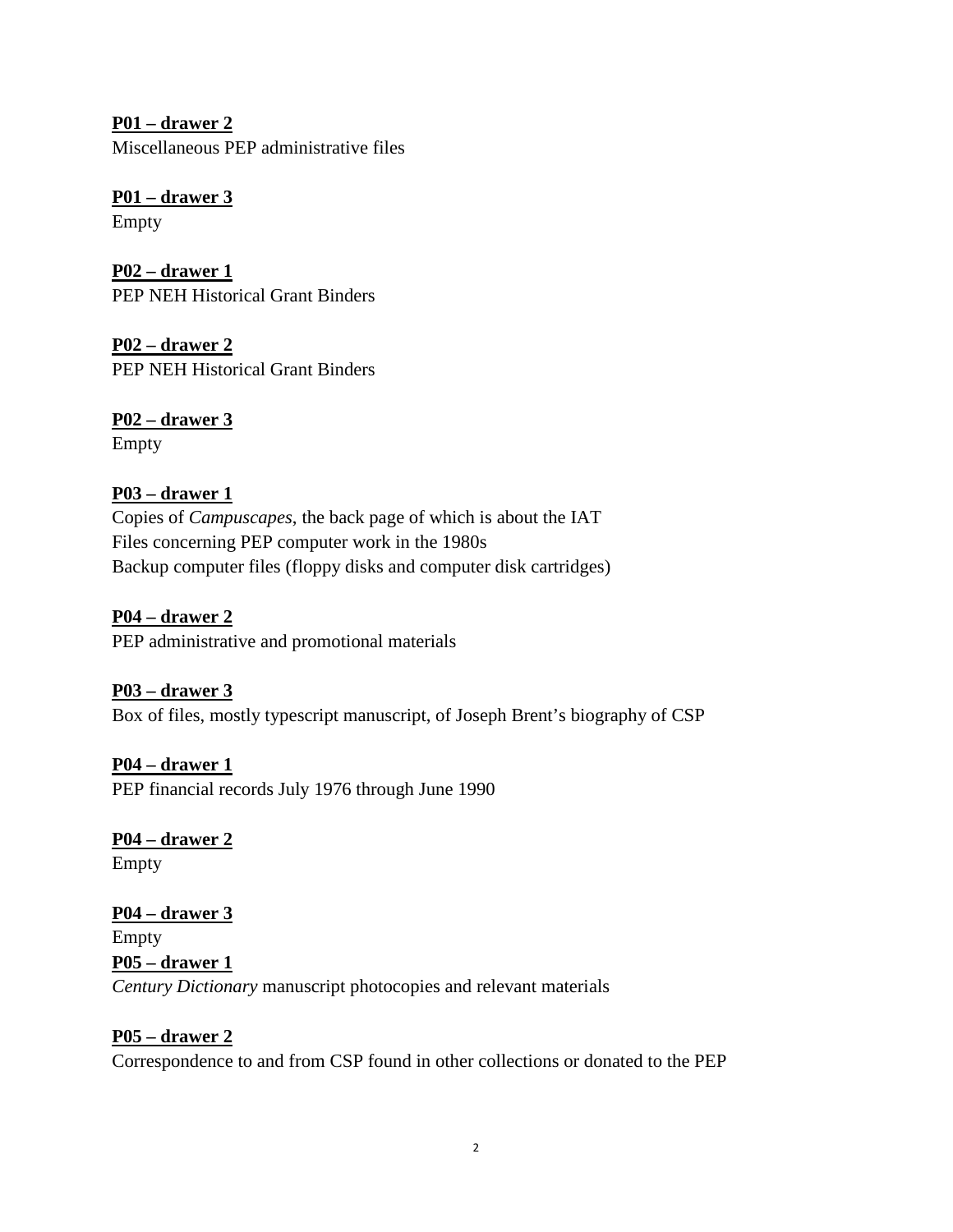Photocopy (white on black, multiple pages on a large sheet, all sheets rolled up) Alan Marquand notebook

Folders on specific CSP manuscripts and topics

#### **P05 – drawer 3**

Concordance to the published CXSP reviews in *the Nation* concordance to the published CSP/Lady Welby correspondence Concordance to "The Fixation of Belief" as found in the *Collected Papers* 

#### **P-05 – drawer 4**

Old PEP newsletters Southern Illinois University archive materials Trip record Hegeler correspondence Open Court Correspondence Secondary source materials mentioning CSP Some PEP files on editing

#### **P05 – drawer 5**

Galleys/offprints MS 1896 (sample) MS 1600 CSP Varia Collected papers – transcriptions CP –related documents Other post-CSP documents Non-Peirce documents X-files Smithsonian I. A. William James papers Benjamin Peirce papers Langely, Samuel P. More Smithsonian Peirce files Non-CSP / miscellaneous / Harvard University Library

### **P06 – drawer 1**

Empty

**P06 – drawer 2** *Transactions of the CSP Society* materials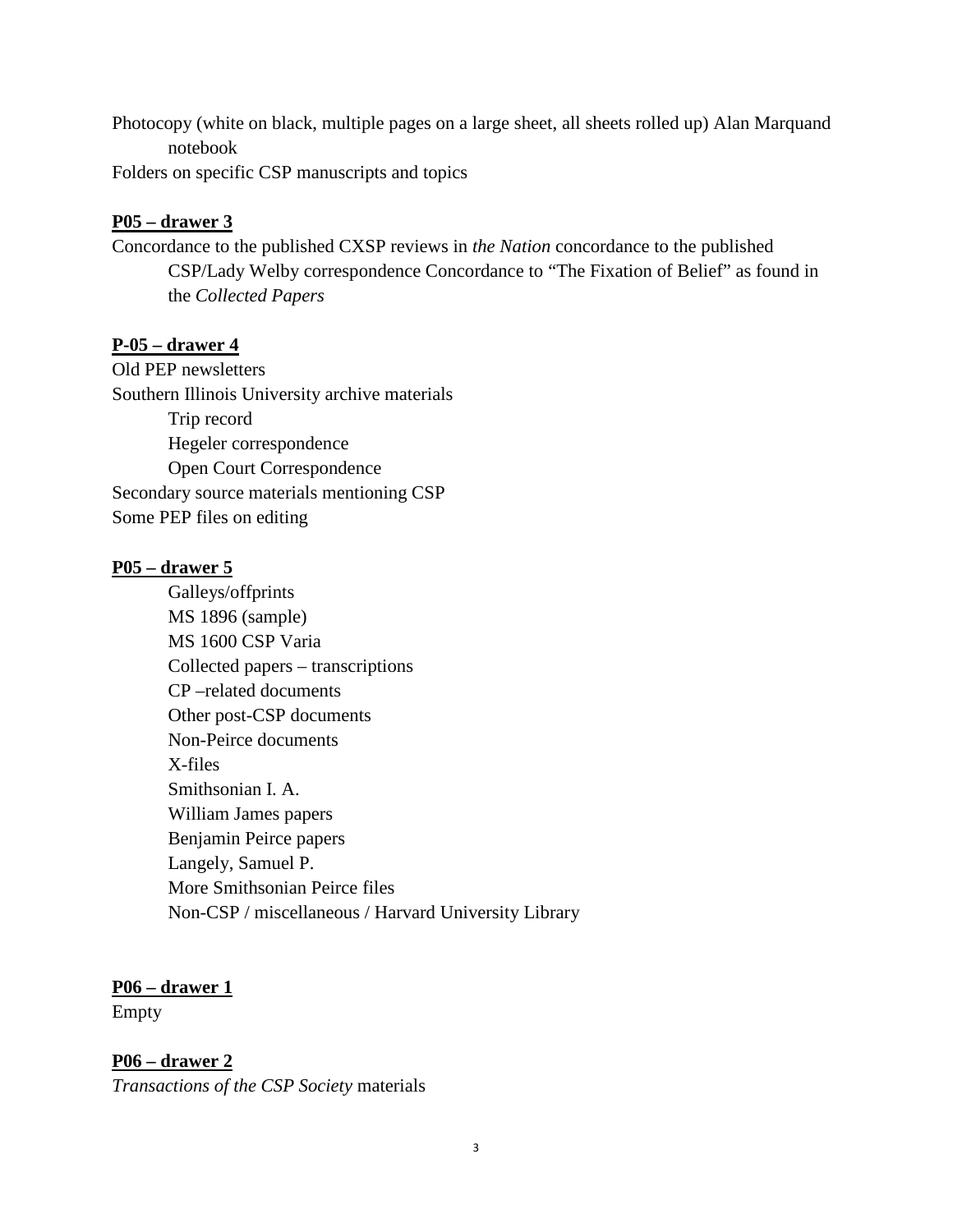**P06 – drawer 3** *Transactions of the CSP Society* materials

**P06 – drawer 4**  *Transactions of the CSP Society* materials

**P06 – drawer 5**

Some Christine Ladd-Franklin notes Mostly Alan Marquand papers Papers of the CSP students at Johns Hopkins University Copies of Bertrand Russell to James Woods, Harvard Philosophy Department

**P07 – drawer 1** *Essential Peirce,* volume 2, manuscripts and typescripts

### **P07 – drawer 2**

Manuscripts

#### **P07 – drawer 3**

Some Open Court materials from Southern Illinois University Library of Congress, copies of letters dealing with CSP and Juliette Peirce Governor Gifford Pinchot – Juliette Peirce correspondence Harvard University Philosophy Department, materials on CSP and the Peirce family

#### **P07 – drawer 4**

AWB files

Folder labeled Reprints, miscellaneous Midwest quarterly – Ellen Davis "Charles Peirce at Johns Hopkins" Papers from C. Eisele to M. Fisch Folders labeled "return to AWB" Folder labeled Eisele Reprints, Burks set

### **P07 – drawer 5**

Files on contributing editors

#### **P08 – drawer 1**

SIU (Southern Illinois University) files Open Court, Carus Russell SIU other authors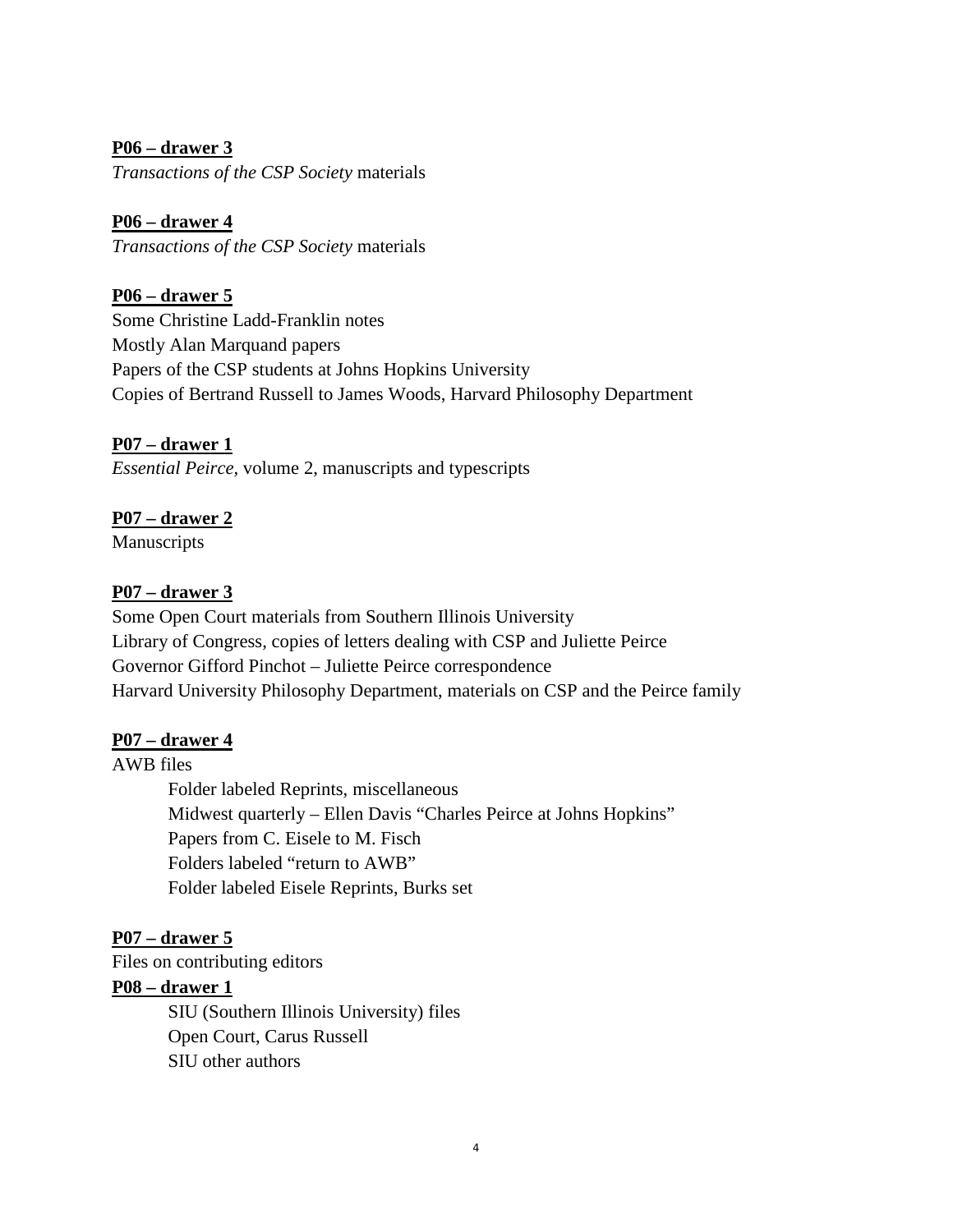#### **P08 – drawer 2**

Carnegie files Confusing stuff – revisit later?

**P08 – drawer 3**  Fragment copies of CSP manuscripts

**P08 – drawer 4** Duplicates of copies of selected CSP manuscripts

**P08 – drawer 5** Duplicates of copies of selected CSP manuscripts and letters

**P09 – drawer 1**  Reserved CSP Chronological 1903

**P09 – drawer 2** Reserved CSP Chronological 1904-05

**P09 – drawer 3** Reserved CSP Chronological 1906-08

**P09 – drawer 4** Reserved CSP Chronological 1909-1914

**P09 – drawer 5** Empty

**P10 – drawer 1** CSP publications 1858-1883

**P10 – drawer 2** CSP publications 1884-1901

**P10 – drawer 3** CSP publications 1902-1911

**P10 – drawer 4**  CSP publications 1894-1900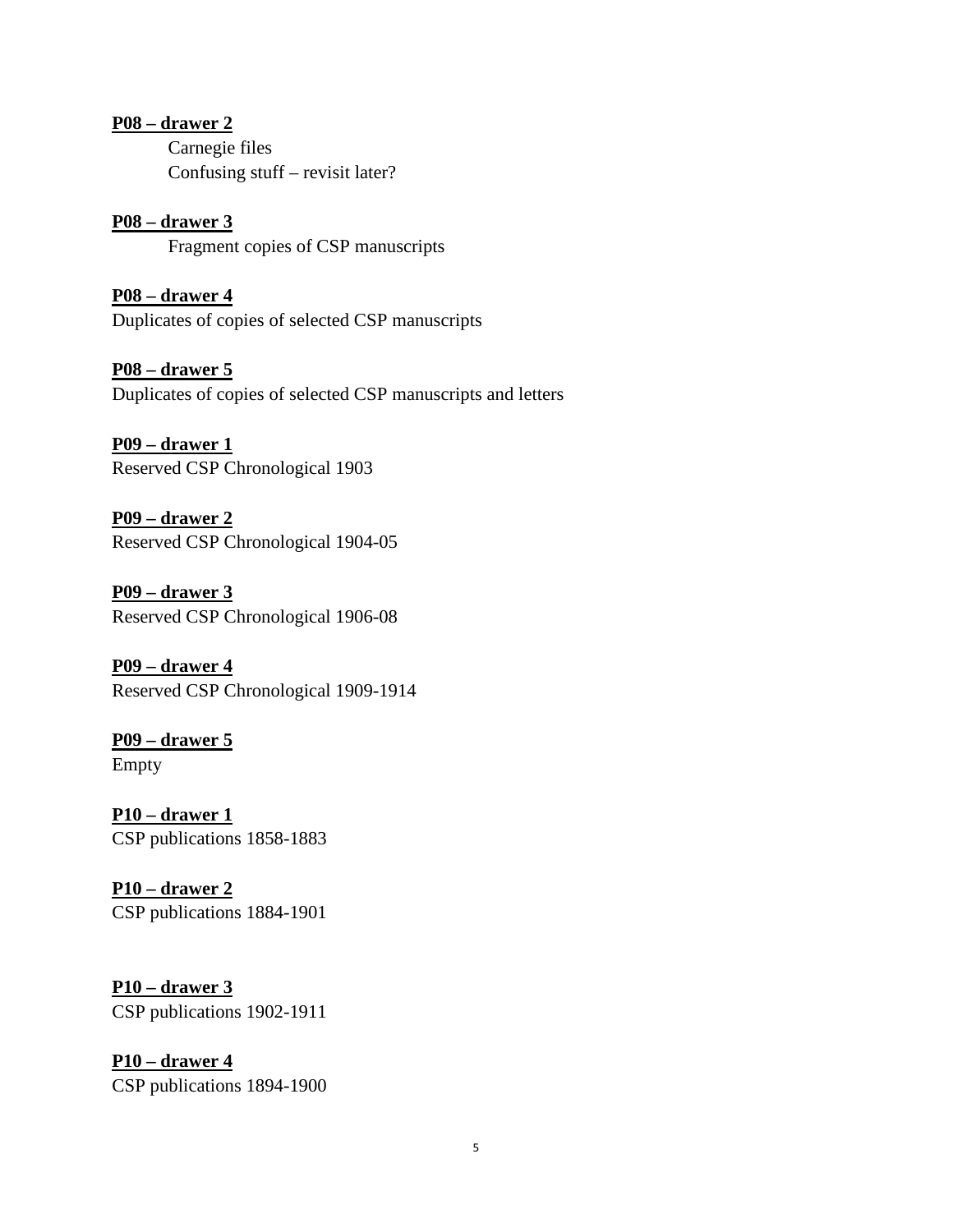**P11 – drawer 1** Empty

**P11 – drawer 2** Empty

**P11 – drawer 3** Photocopies and Max Fisch typescripts of selected manuscripts 1-778

### **P11 – drawer 4**

Photocopies and Max Fisch typescripts of selected manuscripts 785-1633a A few copies of S manuscripts Selected L manuscripts

# **P12 – drawers 1-5**

Empty

#### **P13 – drawer 1**

Manuscripts 1-178, W volumes in chronological order 1849-1871

### **P13 – drawer 2**

Manuscripts 179-353, W volumes in chronological order 1872-1879

### **P13 – drawer 3**

Manuscripts 354-537, W volumes in chronological order 1880-1884

**P13 – drawer 4** Manuscripts 538-596, more chronological files 1885-1890

**P13 – drawer 5** Chronological files 1890-1892

**P14 – drawer 1** Empty **P14 – drawer 2** Empty

**P14 – drawer 3** Empty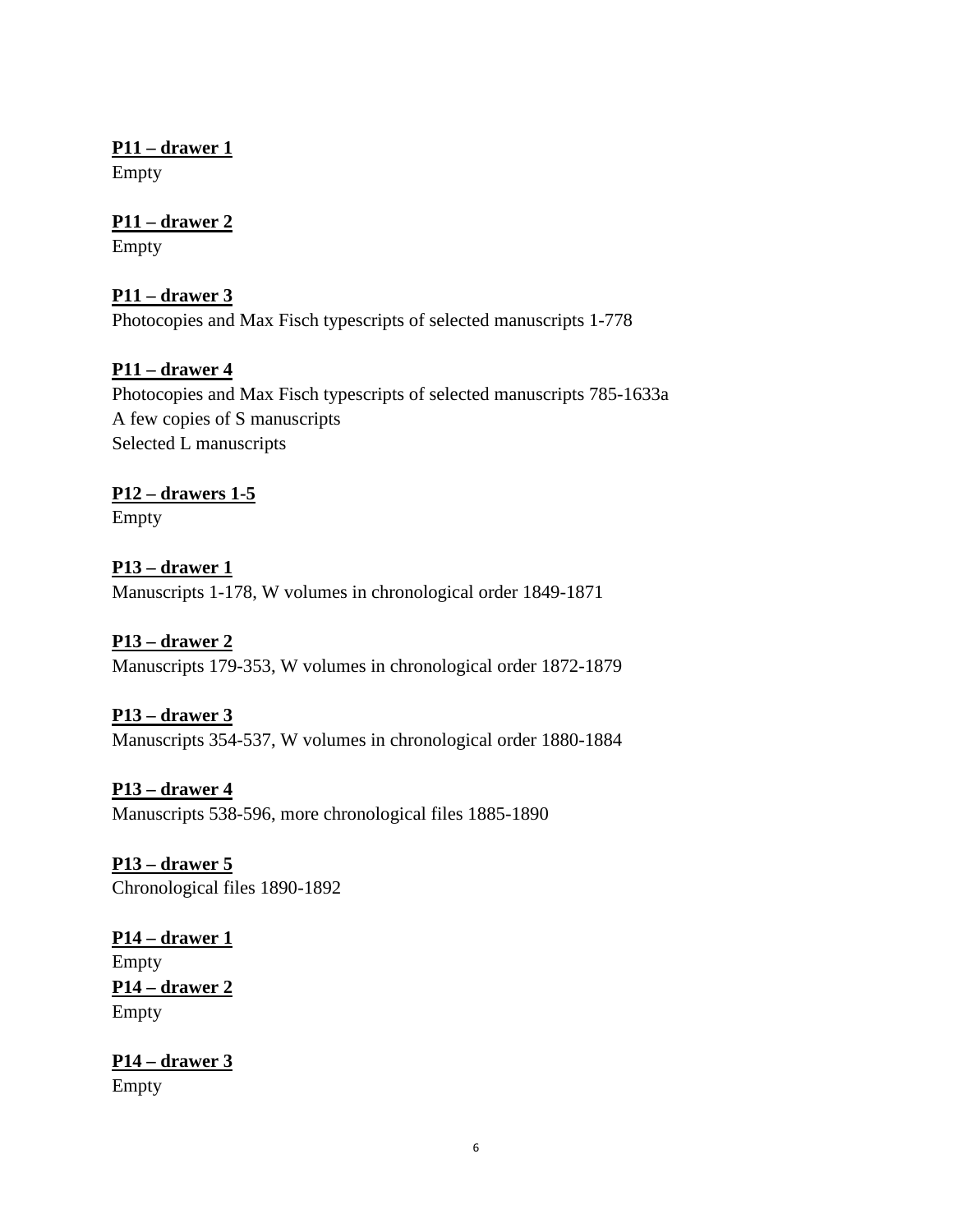#### **P14 – drawer 4**

New England Depository library: CSP manuscripts 118, 162a, 171a Johns Hopkins University Circulars New York Public Library: CSP on Pound (weight) Library of Congress: J. M. Cattell collection: CSP letters to Cattell Harvard University: James Mills Peirce correspondence with Professor Greene Harvard University: Charles Eliot correspondence with James mills Peirce and Benjamin Peirce Miscellaneous James Mills Peirce correspondence Miscellaneous Benjamin Peirce correspondence Some CSP correspondence PEP correspondence Library of Congress, Simon Newcomb correspondence, letters from James Mills Peirce Herbert henry Davis Peirce and Benjamin Osgood Peirce Folder of Library of Congress holdings of individuals associated with CSP

### **P15 – drawer 1**

Undated letters and letter by L# Chronological correspondence 1859-1889

### **P15 – drawer 2**

Chronological correspondence 1890-1900

### **P15 – drawer 3**

Chronological correspondence 1901-1909

### **P15 – drawer 4**

Chronological correspondence to 1910-1914 Correspondence about CSP or Juliette Peirce through 1954 A few L# files 142-484

### **P16 – drawer 1** CSP References A-D Names and quotations/bibliographies

**P16 – drawer 2** CSP references E-L Names and Quotations/bibliographies

### **P16 – drawer 3**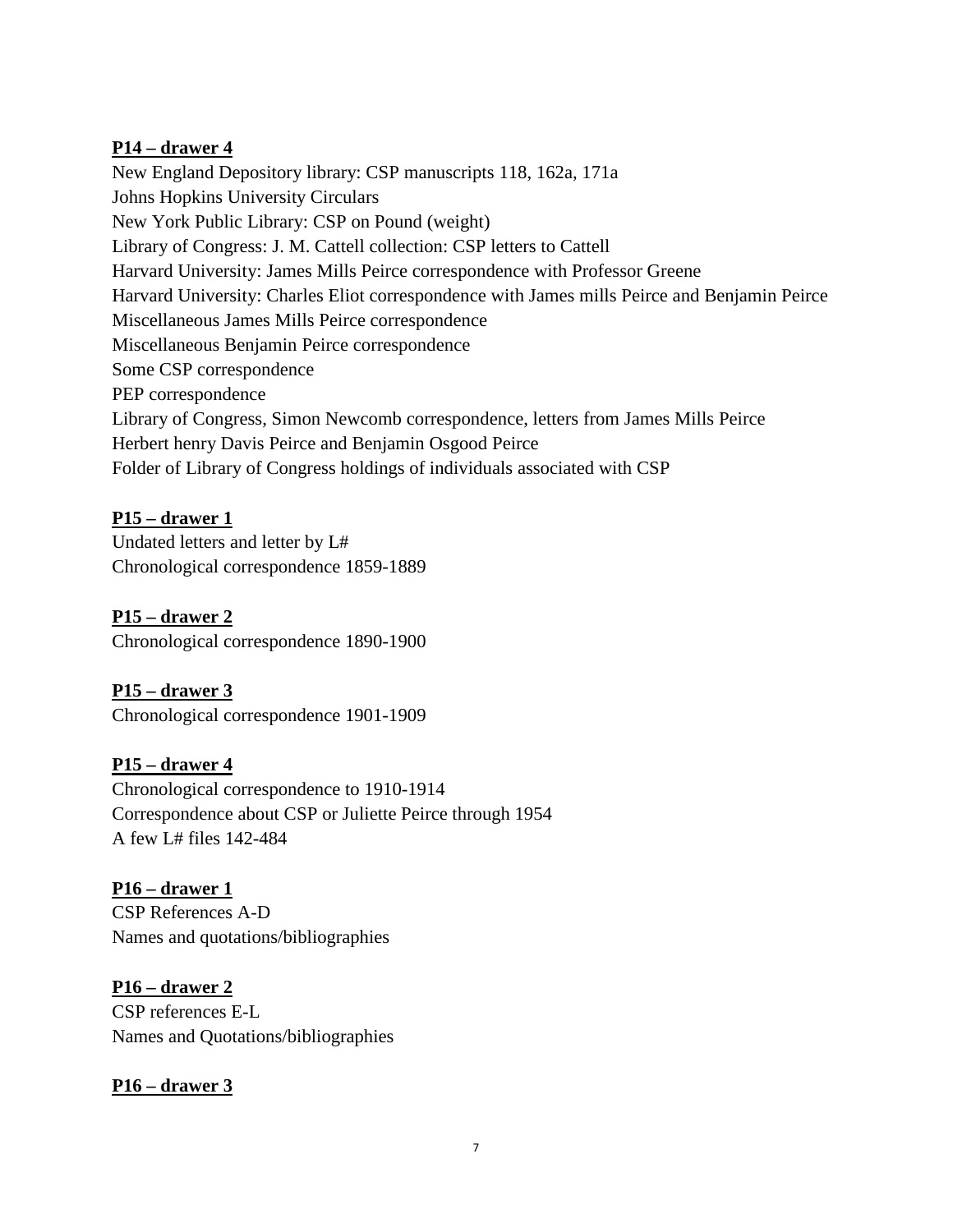CSP References M-S Names and Quotations/bibliographies

**P16 – drawer 4** CSP references T-Z Names and quotations/bibliographies Miscellaneous

**P17 – drawer 1** National Archives: Chronological Files 1859 -1879

**P17 – drawer 2** National Archives: Chronological Files 1880-1886

**P17 – drawer 3** National Archives: Chronological Files 1887-1897 Some L files

**P17 – drawer 4** National Archives: primarily copies of letters to Coast Survey Assistants

**P18 – drawer 1** W6 archive

**P18 – drawer 2**

W<sub>6</sub> archive

**P18 – drawer 3**

W8 archives

**P18 – drawer 4** W8, W9, W10: superseded material

**P18 – drawer 5** Empty **P19 – drawer 1**  W5 archive

**P19 – drawer 2** W5 archive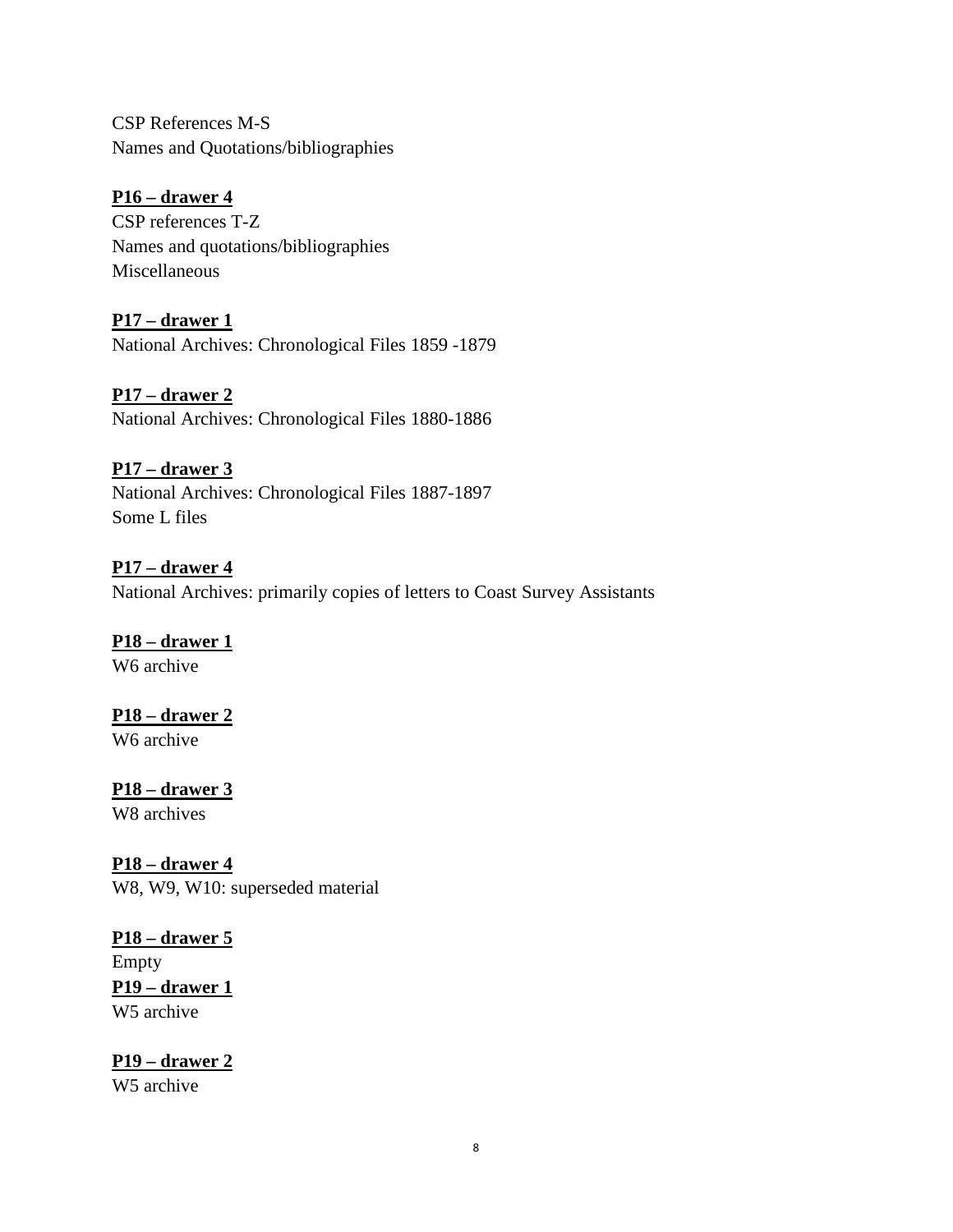#### **P19 – drawer 3**

W5 archive

### **P19 – drawer 4**

W<sub>6</sub> archive

### **P19 – drawer 5**

W6 archive

### **P20 – drawer 1**

W3 archive

### **P20 – drawer 2**

W4 archive

### **P20 – drawer 3**

W4 archive

## **P20 – drawer 4**

W4 archive

### **P20 – drawer 5**

W5 archive

### **P21 – drawer 1**

W1 archive

# **P21 – drawer 2**

W1 archive

### **P21 – drawer 3**

W2 archive

# **P21 – drawer 4**

W2 archive

# **P21 – drawer 5**

W3 archive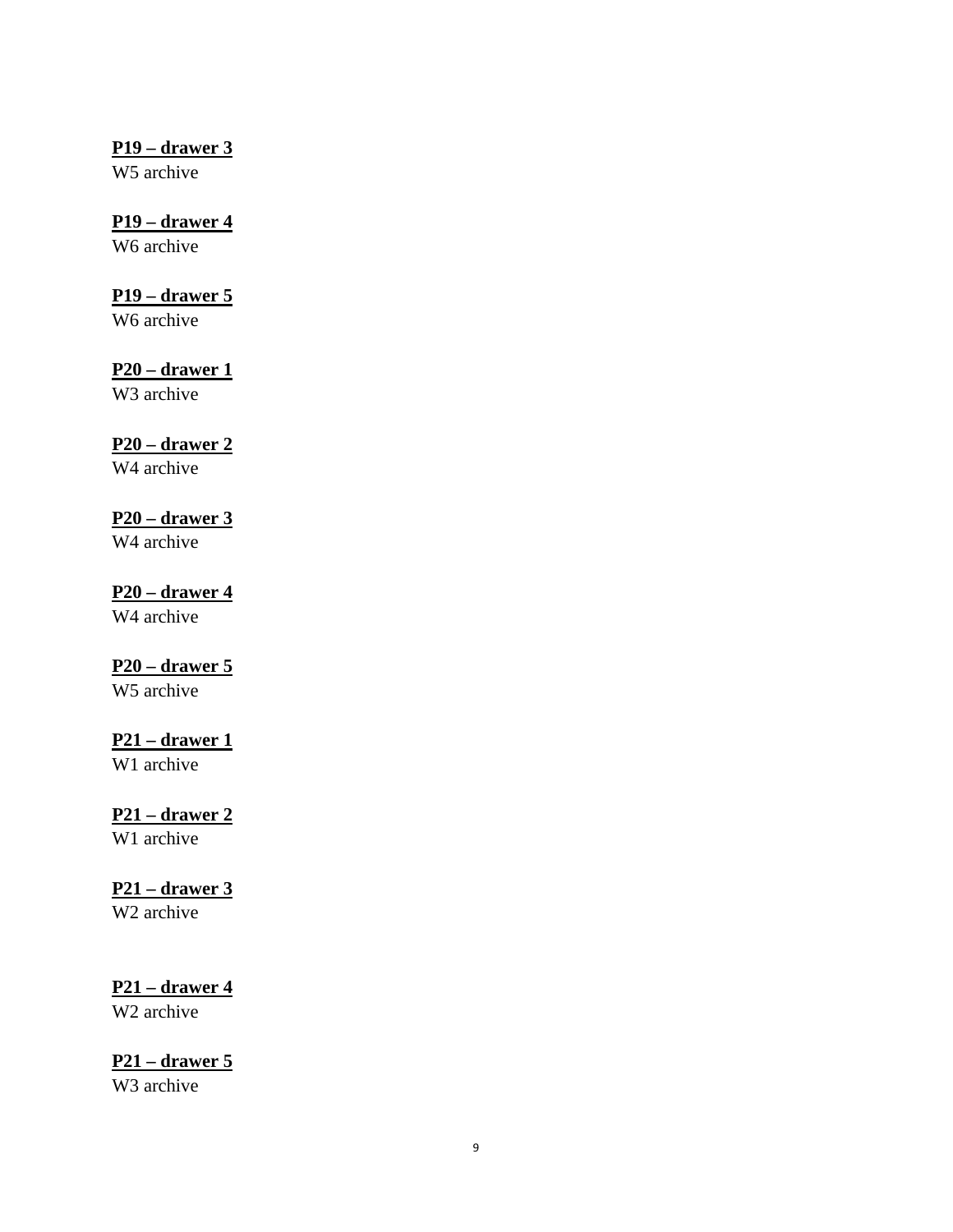**P22 – drawer 1**

Microfilm

# **P22 – drawer 2**

Microfilm

# **P22 – drawer 3**

Microfilm

# **P22 – drawer 4**

Microfilm

# **P22 – drawer 5**

Card file of correspondence

## **P22 – drawer 6** Microfiches of CSP's published writings

**P22 – drawer 8** Harvard University Microfilm of CSP papers

# **P23 – drawer 1**

Photocopies and typescripts of CSP's published writing utilizing P numbers from the microfiche edition of the published writings P336-1193 plus a few manuscripts

# **P23 – drawer 2**

Published writings: P134-399, P18, P111-333 Some manuscripts W2 archive

# **P23 – drawer 3**

W1-W4 archive

# **P23 – drawer 4**

W<sub>1</sub> and W<sub>4</sub> archives CSP correspondence Peirce Edition Project policies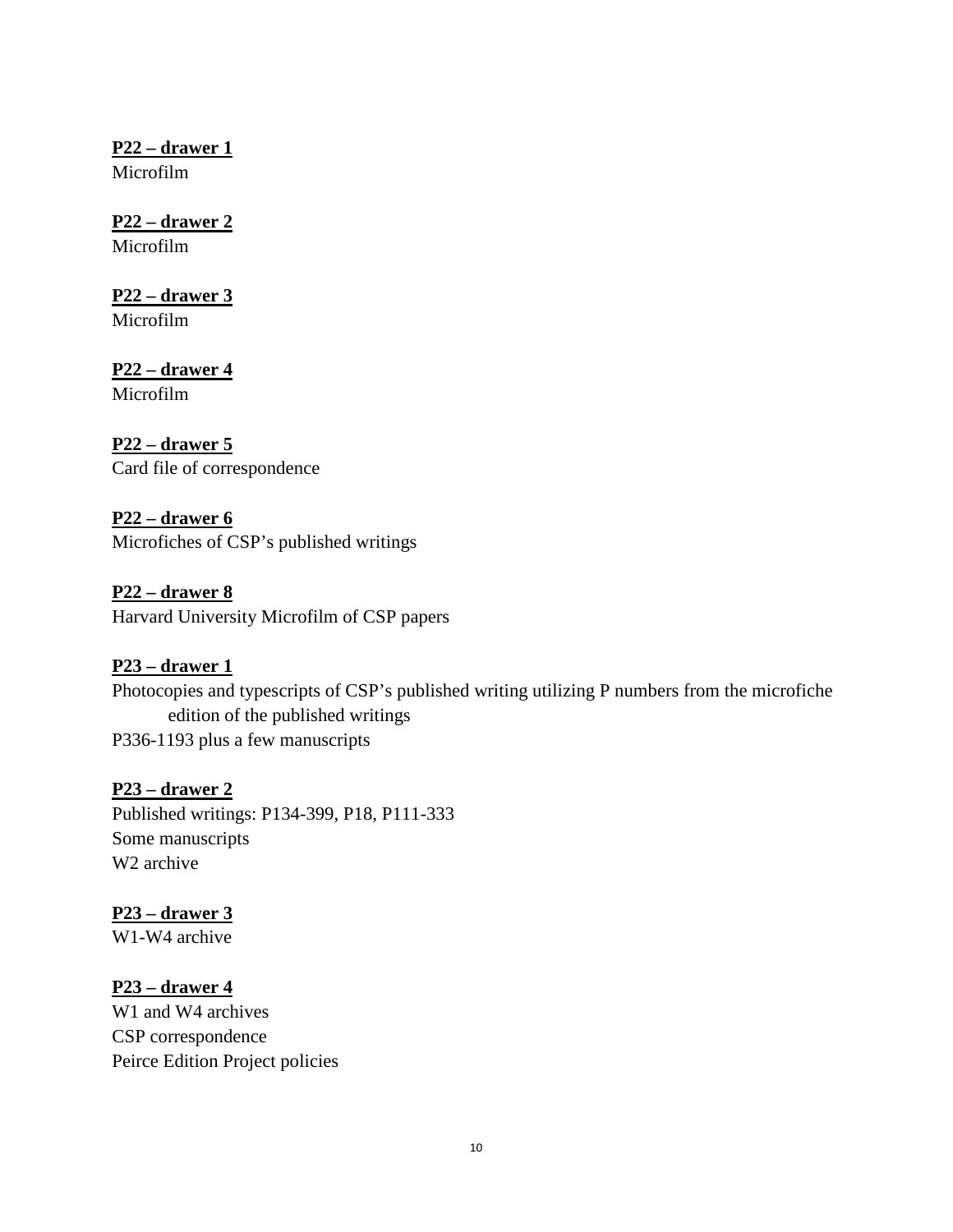### **P23 – drawer 5**

CSP index Old computer typescripts of selected manuscripts Files on individuals doing early work on CSP materials

**P24 – drawer 1** Josiah Royce manuscripts

**P24 – drawer 2** Josiah Royce manuscripts

**P24 – drawer 3** Old computer typescripts of selected manuscripts

#### **P24 – drawer 4** W6 and W8 archives

**P24 – drawer 5** Miscellaneous Peirce manuscripts on spelling, language and printers

### **P25 – drawer 1(locked)**

Labeled: microfilms of CSP and CSP-related materials Letters to John Sears regarding Frederick Douglass

### **P25 – drawer 2 (locked)**

Labeled: Original Peirce family correspondence Richards family genealogy material Coast Survey Centimeter Standard

### **P25 – drawer 3 (locked)**

Labeled: *Essential Peirce, Vol. II,* Max Fisch annotated W5 computer tape Microfilm, Max Fisch research materials

### **P25 – drawer 4 (locked)**

Labeled: microfilm of *collected paper, Vol. 1-8,* annotated by Max Fisch Older computer format backups of various stages of W work

### **P26 drawers 1-4**